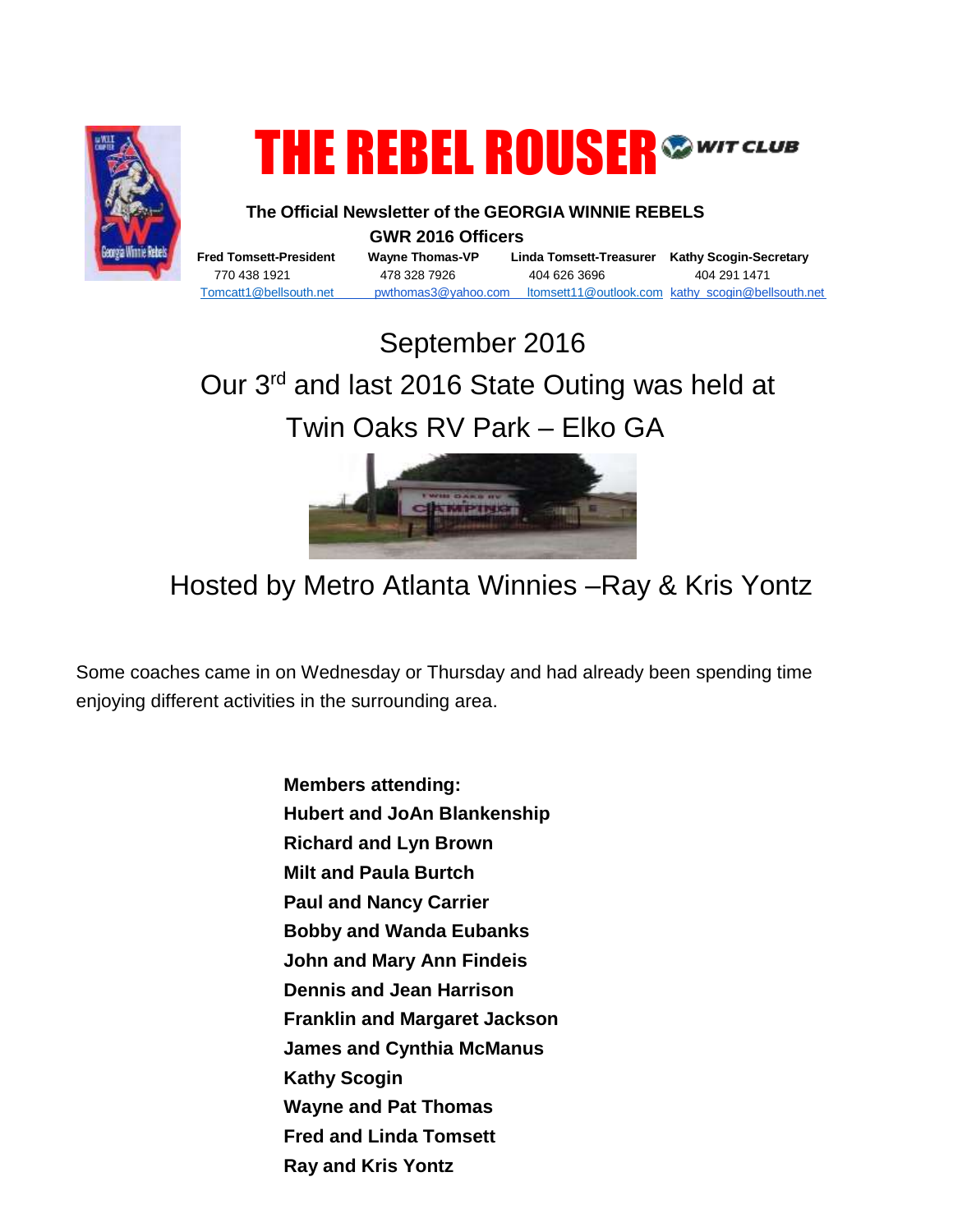Friday afternoon we went into Perry GA for Dinner at The Carriage House Restaurant.



Saturday was started with breakfast in the clubhouse of Pancakes and Sausage.

Afterwards, we settled in for our 3<sup>rd</sup> 2016 State Business Meeting. Minutes from meeting will be emailed to each member.

Saturday afternoon was free to enjoy the area or just relax at the campground.

Saturday night dinner was Ham and Turkey with all kinds of wonderful sides and desserts followed by games of Chase The Ace – always lots of fun and laugher. !